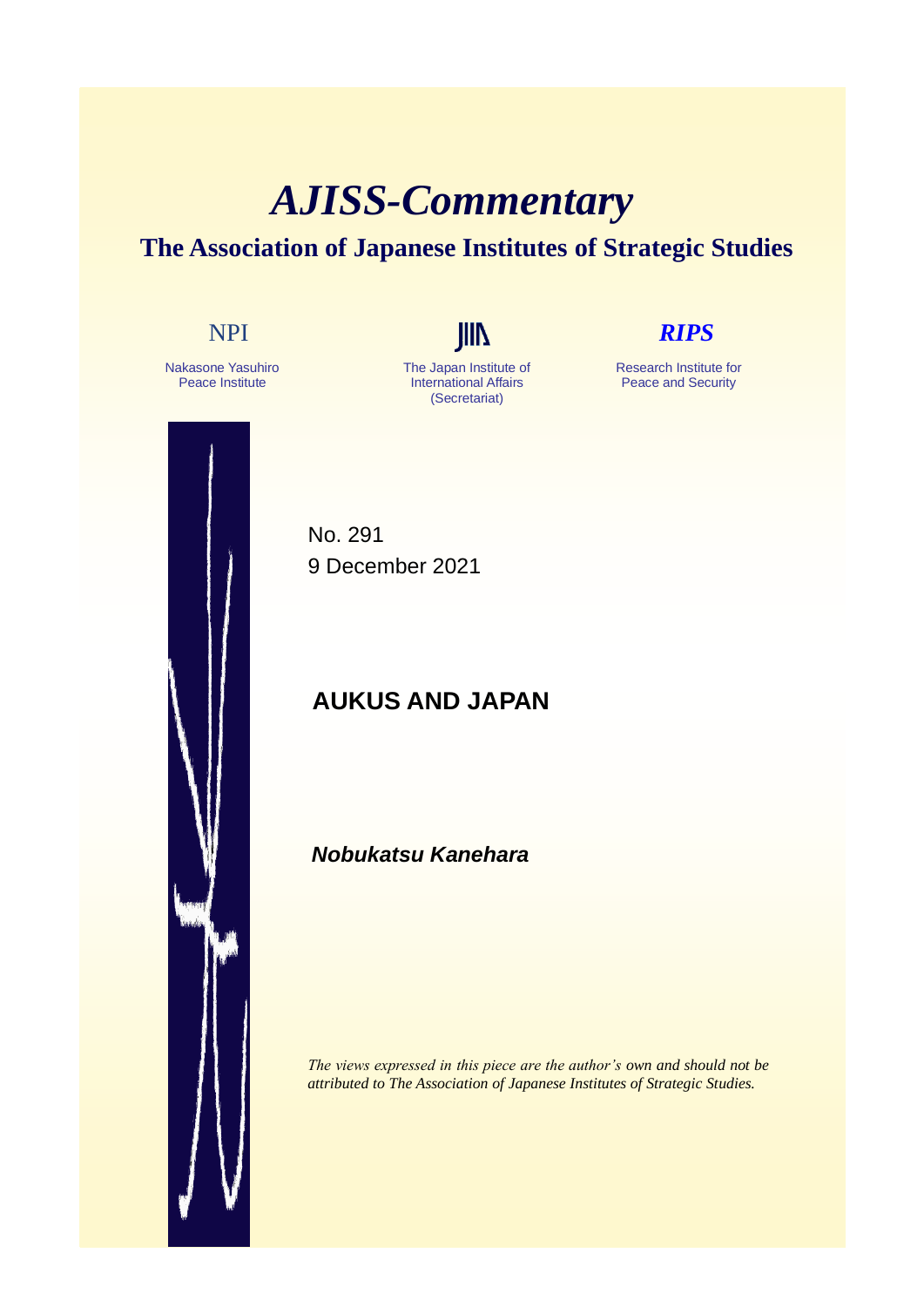The sudden announcement of AUKUS's establishment was for the most part greeted favorably by Japan, although France was furious that a seventy billion USD contract for submarines ordered by the Australian Navy had been scrapped. The awkward handling of the French-Australian submarine project was unfortunate, but AUKUS itself will be a great contribution for making the Indo-Pacific region more secure, stable, prosperous, free, open and democratic.

In comparison with NATO in Europe, the American alliance system in the Indo-Pacific region is sadly weak. NATO has thirty members and a robust secretariat focused on the singular threat from Russia. It has a single streamlined chain of command and a common operational plan, with members pledged to stand "one for all and all for one". Among NATO's members are the nuclear powers of Great Britain and France. Germany is an economic engine of Europe and the Bundeswehr is a formidable military force. The Turks are proud to have the second-largest armed forces in NATO. Italy and Spain are great naval powers, while Estonia is leading the way in cyberwarfare.

In the Western Pacific, China is now a daunting military power whose military budget is bigger than those of Japan, the UK, France, and Germany combined. China no longer hides its ambition to invade Taiwan and it seeks to carve out its own sphere of influence in Asia, where China stands high as a moral and political leader as did the Chinese emperor for millennia.

Despite the Chinese appetite for regional hegemony, a liberal international order is emerging for the first time in the Indo-Pacific region. Many Asian nations came through different paths from the Western industrial democracies. They were subjected to colonization and racial discrimination and suffered from dictatorship for half a century after gaining their independence. Following spectacular economic development, they turned to democracy one by one from the late 1980s: the Philippines in 1986, South Korea in 1987, and Taiwan in 1996 as well as the coastal or island ASEAN nations.

As Asia's oldest democracy since the Imperial Diet first met in Tokyo in 1890, Japan has the responsibility to prove to and persuade Asians that all humans are born absolutely equal in dignity and that freedom and democracy are not only Western but Asian as well as universal values.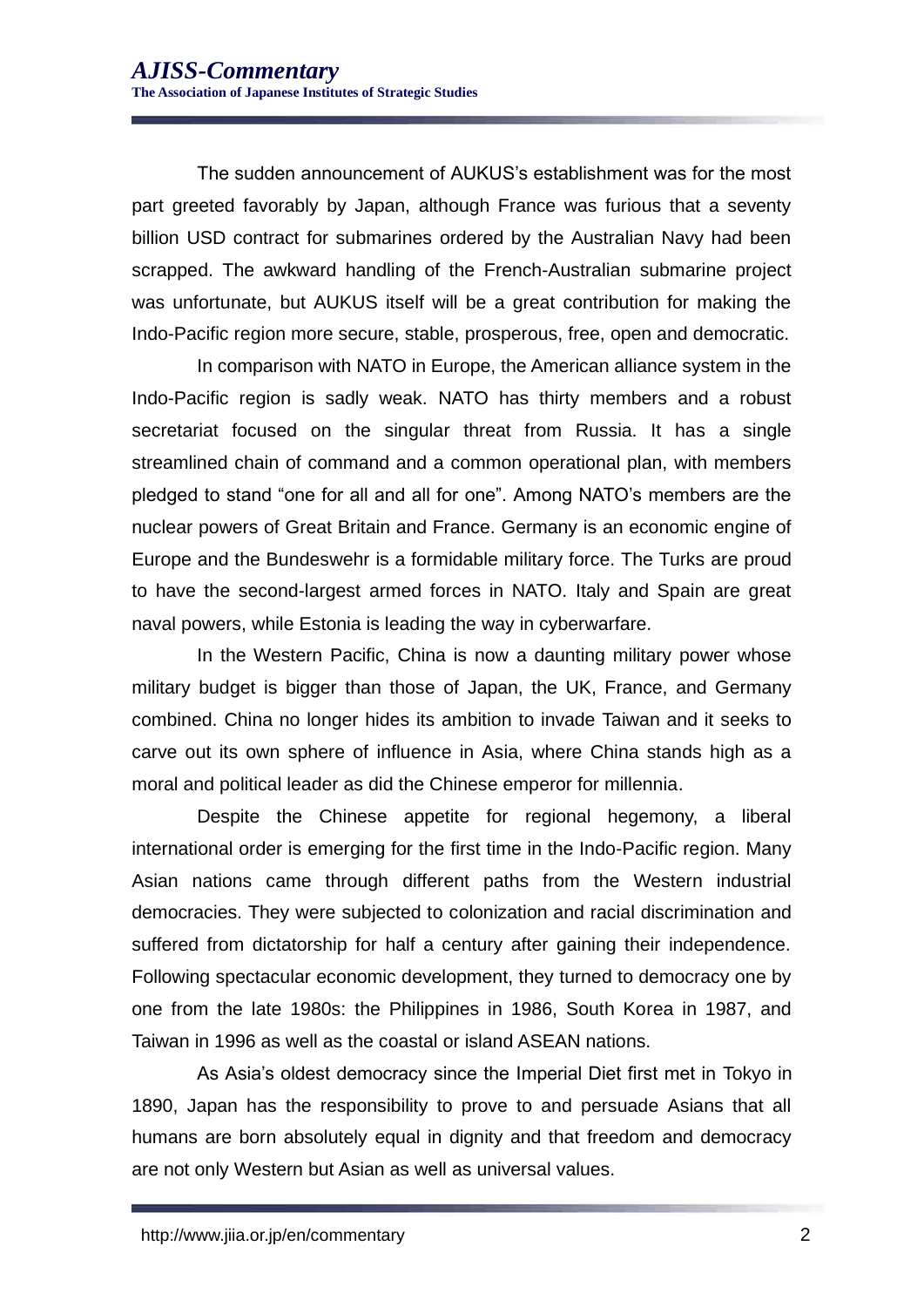The only American allies in the Western Pacific are Japan, South Korea, Australia, the Philippines and Thailand. There is no single secretariat, no co-operational plan, no common exercises, and no common threat perception like NATO.

South Korea is now a great power whose economy is as big as Russia's or Canada's and which has a six hundred thousand-strong army and a military budget as big as Japan's or the UK's. However, its strategic orientation is confused under a leftist Blue House, which still sticks to an old-fashioned Cold War ideology of opposing American and Japanese imperialism.

Japan has expanded its role in regional security since it regained independence in 1952. Under the 1960 revisions to the Japan-US alliance treaty agreed to by Prime Minister Nobusuke Kishi, Japan pledged to allow US forces based in Japan to defend South Korea, Taiwan and the Philippines, ex-Japanese imperial territories and a US colony left without strong defenses after WWII. This was seen to be in Japan's national security interest as well.

In the 1990s, following the collapse of the Soviet Union, North Korea's development of nuclear weapons became a new regional threat. Japan pledged under Prime Minister Keizo Obuchi to help US forces operate in dealing with contingencies in the vicinity of Japan, inclusive of South Korea, through non-combat operations with the Self Defense Forces. In 2015, Prime Minister Shinzo Abe pushed through a new law to give the SDF the authority to engage in combat operations itself under the right of collective self-defense. Unfortunately, South Korea is still hesitant to commit itself to regional security alongside Japan and the US.

The Philippines occupies a vitally important location on the southern side of the Bashi Channel facing Taiwan at a chokepoint for three key sea lanes connecting Northeast Asia with Europe, the Gulf region and Australia. To the west, the Philippines faces the South China Sea that China claims entirely as its own sea. Unfortunately, its military force is, like that of Thailand, not strong enough to take on China's PLA.

India is a future superpower whose population will surpass that of China soon and has an average age ten years younger than China's. India is a born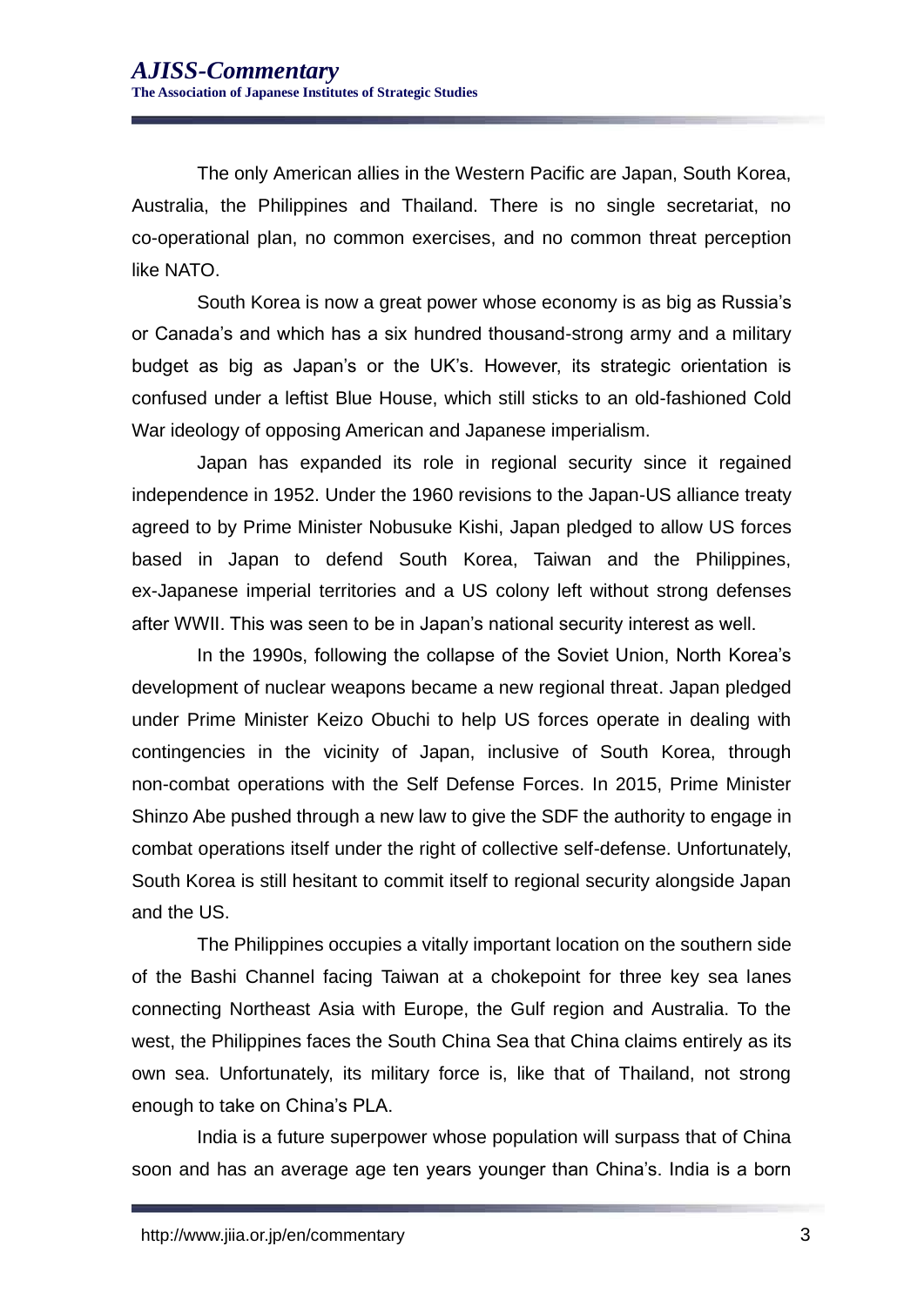democracy and will be a responsible superpower to sustain the Free World with the Western nations during this century. However, it will take time – until around 2035 -- for India to catch up with Japan in terms of economic size.

In this security environment, Japan is growing more and more nervous as China rises. Japan is the only effective outpost of US forces in Northeast Asia. If a Taiwan contingency happens, Japan, so near to Taiwan, will be immediately involved as US forces will make full use of their bases in Japan. Many Japanese have started to ask the question "can the US deter China from invading Taiwan not only today but in the foreseeable future?" It can do so today, but it is not clear if this will hold true ten or fifteen years from now.

The US is still sticking to its policy of ambiguity on Taiwan and will not extend its nuclear umbrella to defend Taiwan. When China becomes adventurous under Xi Jinping around 2030, will the West led by the US truly be capable of deterring China? By that time, China could be on par with the US.

AUKUS is good news for the security of Northeast Asia. The nuclear submarines to be given to Australia will make a tremendous contribution to regional security. Great Britain will provide formidable support in Asia. This Anglo-Saxon triangle was a leading force in bringing the Allies to victory in WWI, WWII and the Cold War, and it should replicate this success by dissuading China from adventures this century.

Japan should bear the burden of sustaining a Free and Open Indo-Pacific together with AUKUS by redoubling its national defense efforts. Prime Minister Abe increased the military budget during his term from 47 billion USD in 2012 to 53 billion USD in 2019 in addition to a two billion USD supplementary defense budget every year. Nevertheless, this increase is dwarfed by China's dramatic military build-up. The defense budget should be doubled to reach two percent of Japan's GDP.

There are several issues that need to be addressed at home beyond that, but let me point out just two today.

First is intelligence cooperation. Japan should join the Five Eyes club. For that purpose, Japan should become a full-fledged partner with AUKUS. The Five Eyes is not merely a tactical framework for cooperation in intelligence; it is a